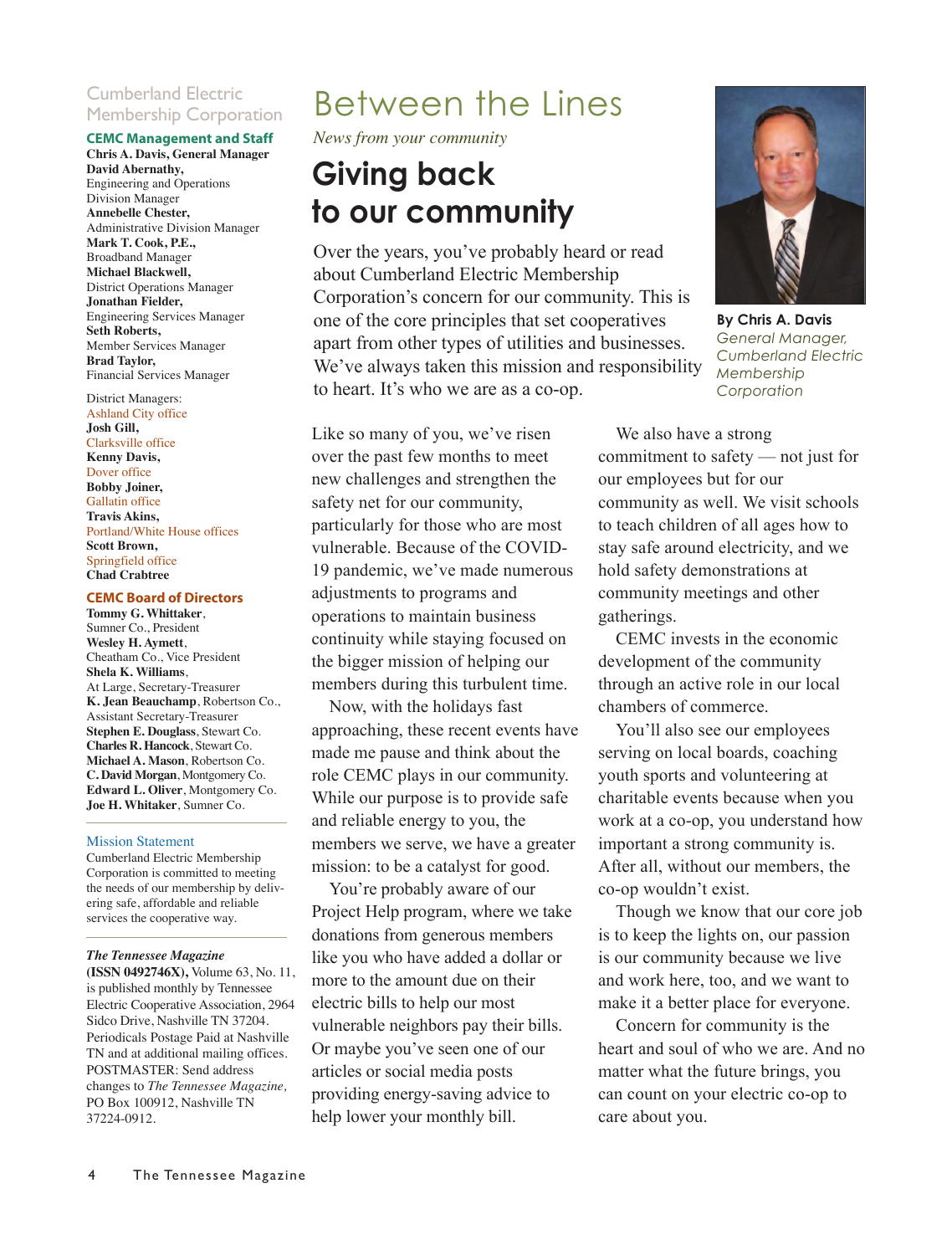# Project Help: Neighbors helping neighbors

Cumberland Electric Membership Corporation, in<br>
Cooperation with local energy assistance agencies,

offers a program in which members who choose to participate can donate \$1 or more each month to help provide some relief to individuals who are struggling to pay their utility bills.

The program, Project Help, allows members to contribute an additional \$1 on their electric bills each month to help pay the utility bills of the elderly, disabled and/or those who are not economically self-

sufficient. Project Help is a voluntary program. All money collected from Project Help goes to energy

assistance agencies in our communities, which determine how these special funds are distributed.

> If you would like to contribute to Project Help, you can do so by marking the box on your bill stub and completing the Project Help section on the back of your bill. Or contact CEMC Customer Service by phone at 1-800-987-2362 or via the Live Chat link on our website at cemc.org.

By donating to Project Help, you can help provide some relief to individuals who are struggling to

pay their utility bills. A dollar a month can truly make a difference.



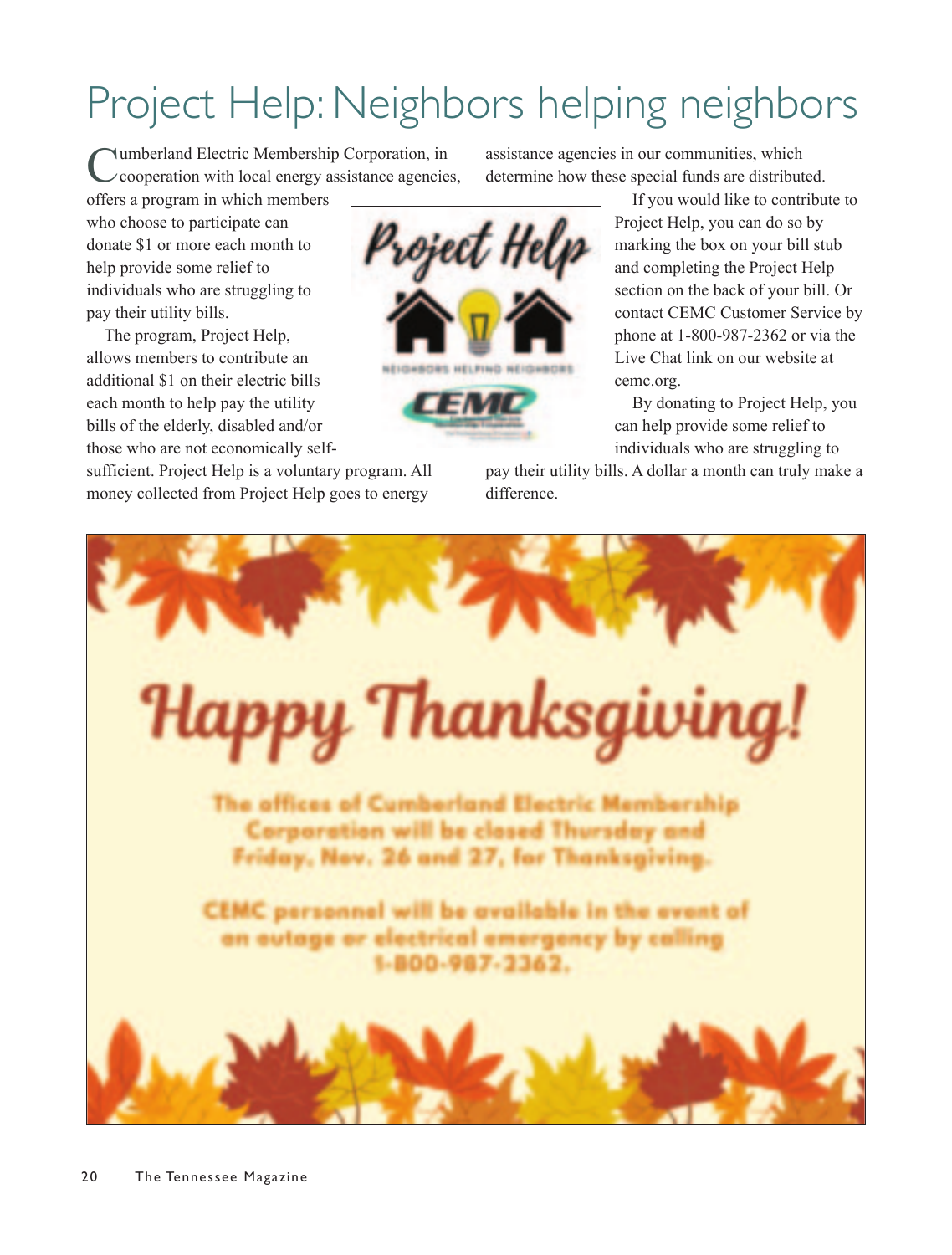# Add energy efficiency to your Thanksgiving menu

It takes a lot of energy to cook all day and host a<br>house full of company for Thanksgiving. So wh **L**house full of company for Thanksgiving. So while you're making your grocery list this holiday season, start a list of ways you and your family can cut down on energy use.

Some ideas:

- **Lower the thermostat.** If you're cooking all day, your kitchen will get really hot. Some of that heat will spill into the house. So there's no need to keep the thermostat at its usual setting.
- **Don't turn on your oven until it's full.** Cook several dishes at once. If their recommended

cooking temps are within 25 degrees of each other in either direction, everything will cook as it should.

- **Identify dishes that you can cook in the microwave,** which heats food faster than the oven and uses about a third of the electricity.
- **Run your dishwasher only if it's full.** Using the dishwasher saves more energy and water than washing dishes by hand.
- **Cool leftovers on the counter before putting them into the refrigerator.** That will keep the fridge from having to work so hard to cool off hot food.

# Staying safe in your kitchen

The kitchen is often the heart of the home, where<br>we cook for ourselves, our families and our<br> friends. Lots of wonderful childhood memories are tied to the kitchen and the tastes and scents of favorite dishes. But kitchens are also full of potential hazards, electrical and otherwise. Like bathrooms, there is the possibility in a kitchen for water and electricity to meet with deadly consequences. Danger from fire, sharp objects such as knives, and hazardous chemicals also require preventive measures.

### *Electrical safety*

- Make sure the outlets in your kitchen are outfitted with GFCIs (ground-fault circuit interrupters), which are designed to trip a fast-acting circuit breaker if there is a short or potential for a person to become a path to the ground, resulting in electric shock.
- Keep appliance cords away from hot surfaces, and make sure there is plenty of space around electrical outlets.
- Unplug toasters, toaster ovens, mixers, coffeemakers and other countertop appliances when not in use.
- If you experience even a slight shock from an appliance, immediately turn off the circuit breaker to that appliance, then unplug it and don't use it again until it has been checked by a certified electrician.
- Keep appliances well away from the sink. The last thing you want is for something to get wet or get knocked into a sink full of water.

### *Fire safety*

- Keep your oven, stovetop, toaster, coffeemaker and other appliances clean to prevent grease and other types of fires.
- Keep combustibles including napkins, paper towels, takeout containers, pizza boxes, potholders and similar items — away from your stovetop, toaster and other appliances that heat up.
- Keep an up-to-date fire extinguisher in the kitchen and know how to use it. Never use water to try to put out an electrical fire.
- Make sure there is enough room behind your refrigerator (and deep freezer, if you have one) for air to circulate, and vacuum the coils every three months to prevent dust buildup that can lead to overheating and possible fire.

### *Other safety tips*

- Keep knives and other sharp objects in blocks or drawers.
- If you have children or pets, make sure knives are not accessible to little hands or paws. Secure household cleaners, and keep the number for poison control posted on your refrigerator just in case it's needed.

Adhering to these safety tips will help keep your kitchen a place of happy memories and not tragic reminders.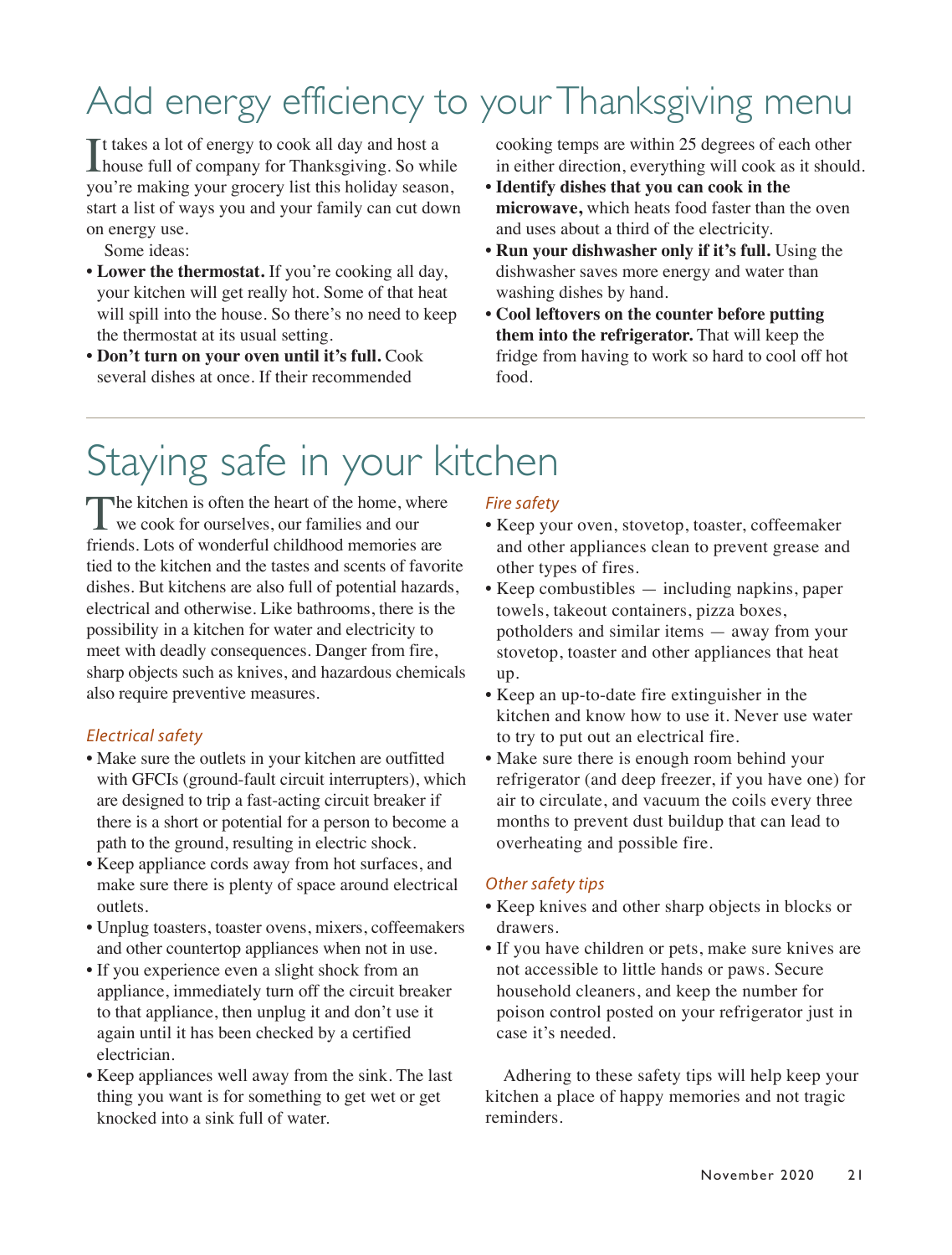# Four ways to save energy in the kitchen

#### *By Abby Berry*

h, the kitchen. It's undeniably one of the most-loved rooms in our homes. It's where we gather with family and friends for our favorite meals and memories. But like most of us, you probably aren't thinking about saving energy when you're planning that perfect dish. Here are four ways you can save energy in the kitchen with minimal effort:

**When possible, cook with smaller appliances.** Using smaller kitchen appliances like slow cookers, toaster ovens and convection ovens is more energy efficient than using your large stove or oven. According to the Department of Energy, a toaster or convection oven uses one-third to one-half as much energy as a full-sized oven.

**Unplug appliances that draw phantom energy load.** Halloween may be over, but it's possible you have energy vampires —

appliances like coffeemakers, microwaves and toaster ovens that draw energy even when they're not in use  $-$  in your kitchen. The Department of Energy has estimated that a home's energy vampires left plugged in year-round can add up to \$100-\$200 in wasted energy costs. Unplug them when they're not in use, or, better yet, use a power strip for convenient control.

**Help large appliances work less.** There are small ways you can help your larger kitchen appliances run more efficiently. For example, keep range-top burners clean from spills and fallen foods so they'll reflect heat better. When it's time to put leftovers in the refrigerator, make

### **Energy Efficiency Tip of the Month**

Keep cold air out to save energy. Seal air leaks around pipes and any gaps around chimneys and unfinished spaces behind cupboards and closets.

Source: www.energy.gov



*When it's time to do the dishes, remember to run full loads. You can also save energy by allowing your dishes to air dry. Photo source: Scott Van Osdol*

sure the food is covered. And allow it to cool down first so the fridge doesn't have to work harder to cool warm food.

**Use your dishwasher efficiently.** Only run full loads, and avoid using the "rinse hold" function on your machine for just a few dirty dishes; it uses 3 to 7 gallons of hot water with each use. You can also save energy by letting your dishes air dry. If your dishwasher doesn't have an automatic air-dry switch, simply turn the dishwasher off after the final rinse and prop the door open so the dishes will dry faster.

**Bonus tip:** The best way to save energy is to not use it. Try a tasty, no-bake dessert recipe. Your sweet tooth (and energy bill!) will thank you.

By slightly adjusting a few of your habits in the kitchen, you'll be well on your way to energy savings. Contact us to learn about additional ways you can save energy and money at home.

*Abby Berry writes on consumer and cooperative affairs for the National Rural Electric Cooperative Association, the national trade association representing more than 900 local electric cooperatives. From growing suburbs to remote farming communities, electric co-ops serve as engines of economic development for 42 million Americans across 56 percent of the nation's landscape.*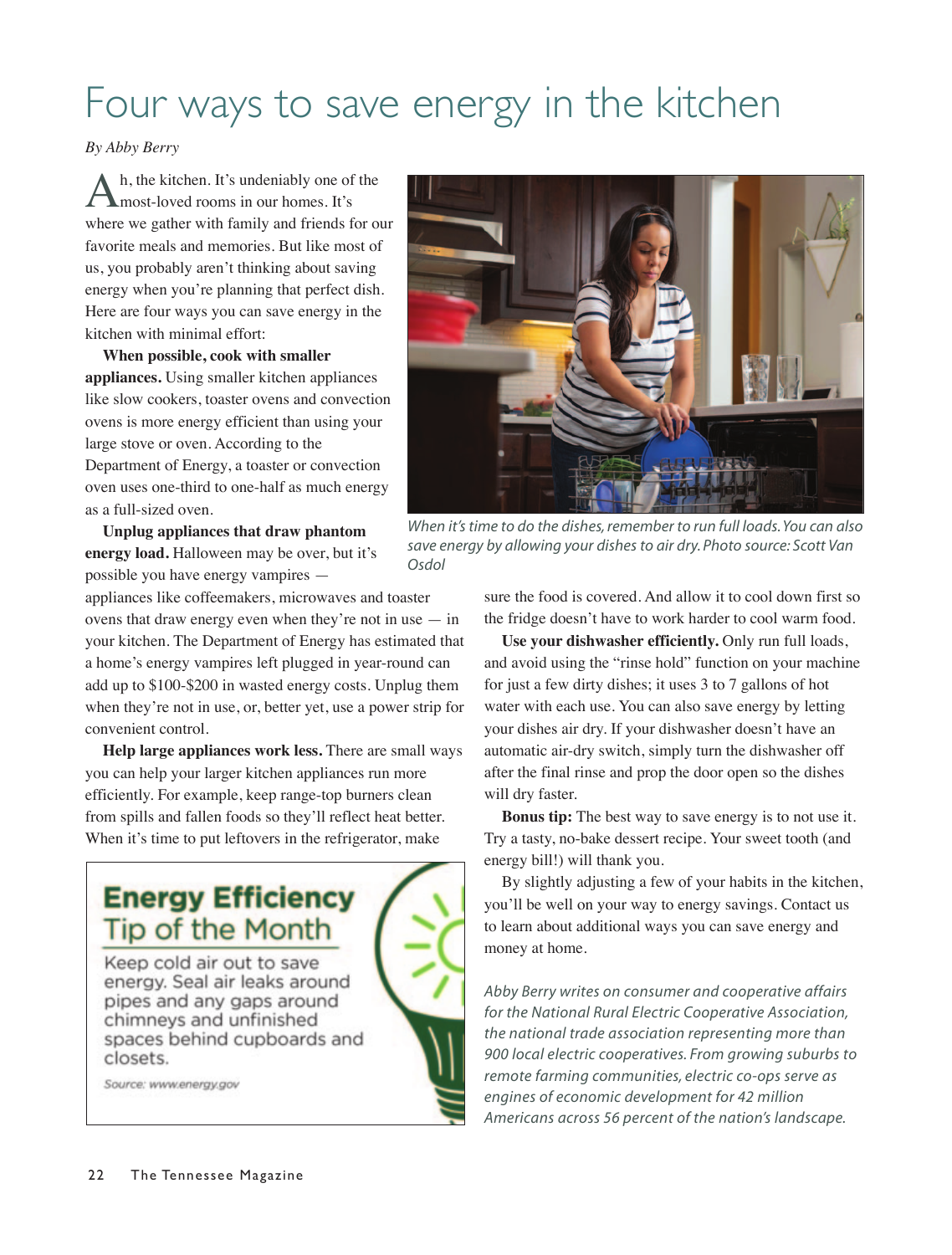# Shop locally to support your neighbors

A mong the biggest casualties of the pandemic are locally<br>owned small businesses. Do your part this holiday season to help them stay open. Here's how:

Stop ordering everything from Amazon. Check on Main Street for businesses that sell the same items you buy online. Even if they're not open yet, they're probably taking online and telephone orders. Buy the bulk of your holiday gifts, decorations and food from locals.

Go to farmer's markets. Many of them stayed open during the pandemic, and now is the time to repay the favor. Some are allowing customers to preorder. How great would a fresh turkey from a local farm taste during your Thanksgiving feasts? What could be better than fresh, locally grown vegetables as side dishes and pies made by someone with a business right down the street from your home?

Shop for the holidays and beyond. As long as you're shopping, think about the birthday and anniversary gifts you'll need over the next year — and buy them now. That way, you'll give some local businesses a boost when they

need it the most. Plus, you'll be prepared when it's time to wrap those gifts later.

Invest in gift cards. Buying gift cards now to spend once the economy improves infuses your favorite small business with cash at a time when it might be cash-strapped. You would spend the money anyway; why not do it in advance if you can afford it now?

Order carry-out. Start buying your morning coffee from a local café instead of from a national chain. Find a favorite restaurant with outdoor dining and go there with your family whenever you're feeling like a socially distanced evening on the town. Pick up carry-out from a locally owned diner a little more often than you ordinarily would.

Write a review. Get on Yelp and on the website of your favorite businesses and talk it up. Online reviews go a long way toward attracting customers. It will take you just a minute to post a rave review that might just save someone who lives in your community from shuttering a neighborhood institution.

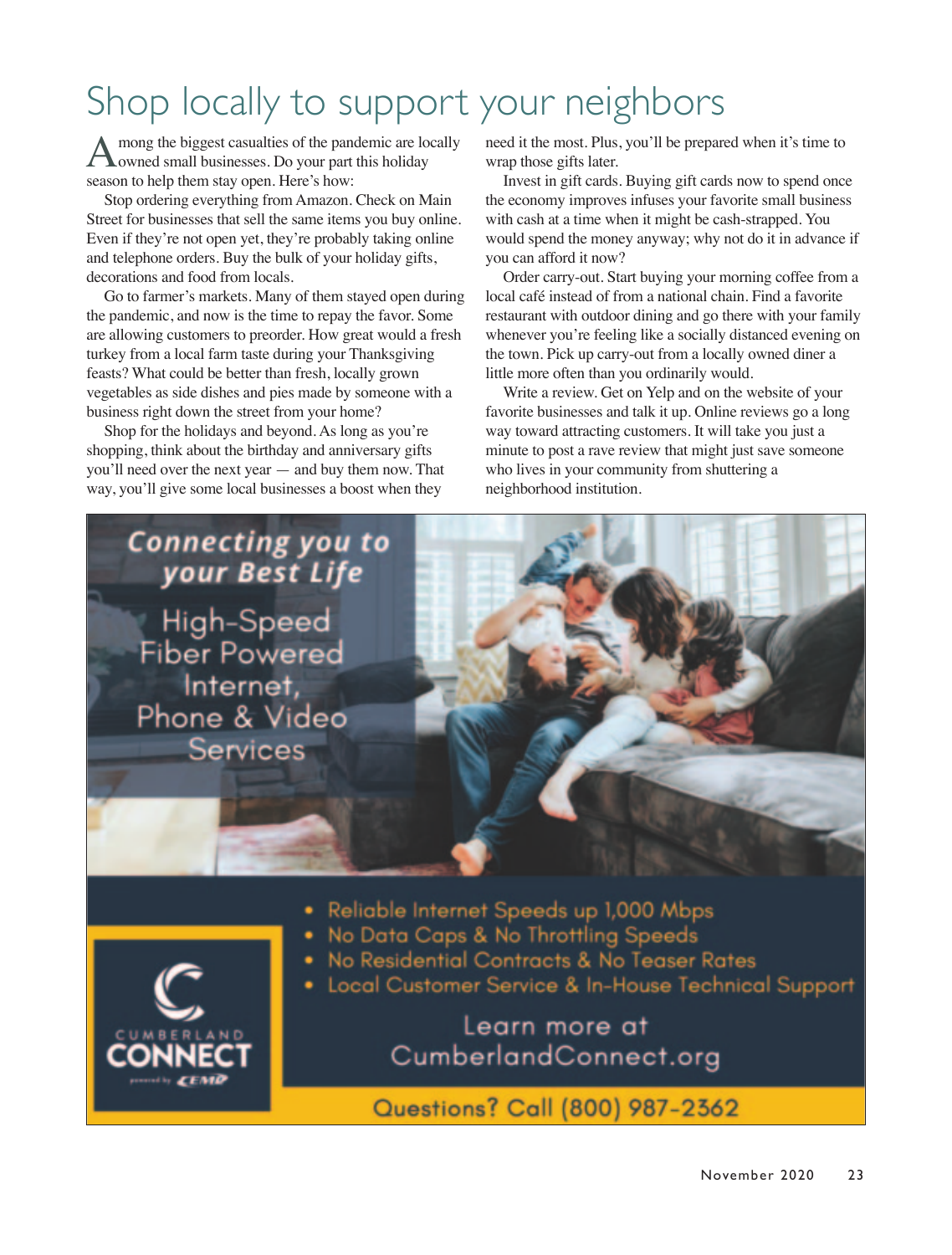# Considering solar? We're here to help

Today's consumers want and expect<br>options, including the type of energy powering their homes. Many homeowners are looking for a less-expensive form of energy with ongoing savings. Some are looking for a green energy source. These two motives are why many homeowners are exploring rooftop or ground-mounted solar panels.

The interest in alternative energy sources is also being fueled by decreasing costs for solar, the availability of financial incentives and the proliferation of companies offering solar panel installation.

However, as attractive and popular as rooftop or ground-mounted solar may appear, it is important for consumers to fully understand its true costs, the

operational reality of this form of energy and actual energy savings. To determine whether solar is right for their particular situation, homeowners must undertake their due diligence.

### *We're here to help*

As your trusted energy advisor, Cumberland Electric Membership Corporation can offer a candid assessment of your specific situation. After all, CEMC has a different "bottom line" that is not directly tied to the sale of a product or service. We constantly strive to find new ways to help you use energy more efficiently.

CEMC is seeking to keep pace with the changing energy environment and evolving technology. We are exploring more options that will help you manage your energy use such as energy audits and our eScore Program. We take a more holistic, objective view of how to achieve energy savings.

### *Is solar right for you?*

Unlike a solar company that has one objective to sell its products and services — we will look at the total energy picture and help you determine the best options for your home. While solar certainly works for many people, it's not the answer for all.

When helping co-op members determine whether solar is right for them, a co-op energy advisor will discuss the many financial considerations:



- Is there a large, up-front payment required, or are fees spread out over time?
- Will the homeowner own the panels, or will they be leased?
- Are there any hidden costs  $-$  i.e., does the roof need to be replaced before installing the panels?
- Are there ongoing maintenance fees?
- Are there rebates or other financial incentives available?
- Is the estimated energy savings worth the investment?
- Is it more cost-effective to invest in other energysaving measures?

Most importantly, an energy advisor will provide perspective on the total energy puzzle. Taking into account current energy consumption, the home "envelope," age and efficiency of the HVAC system and home site, an energy advisor can help co-op members determine whether solar is the best choice given the homeowners' objectives.

Assessment of solar options is an excellent time to examine other potential energy-efficiency improvements for your home. For example, it may make sense to insulate the attic at the same time as installing solar.

CEMC recognizes that consumer interest in green energy sources and renewables is at an alltime high, and we stand ready to help our members determine their best options.